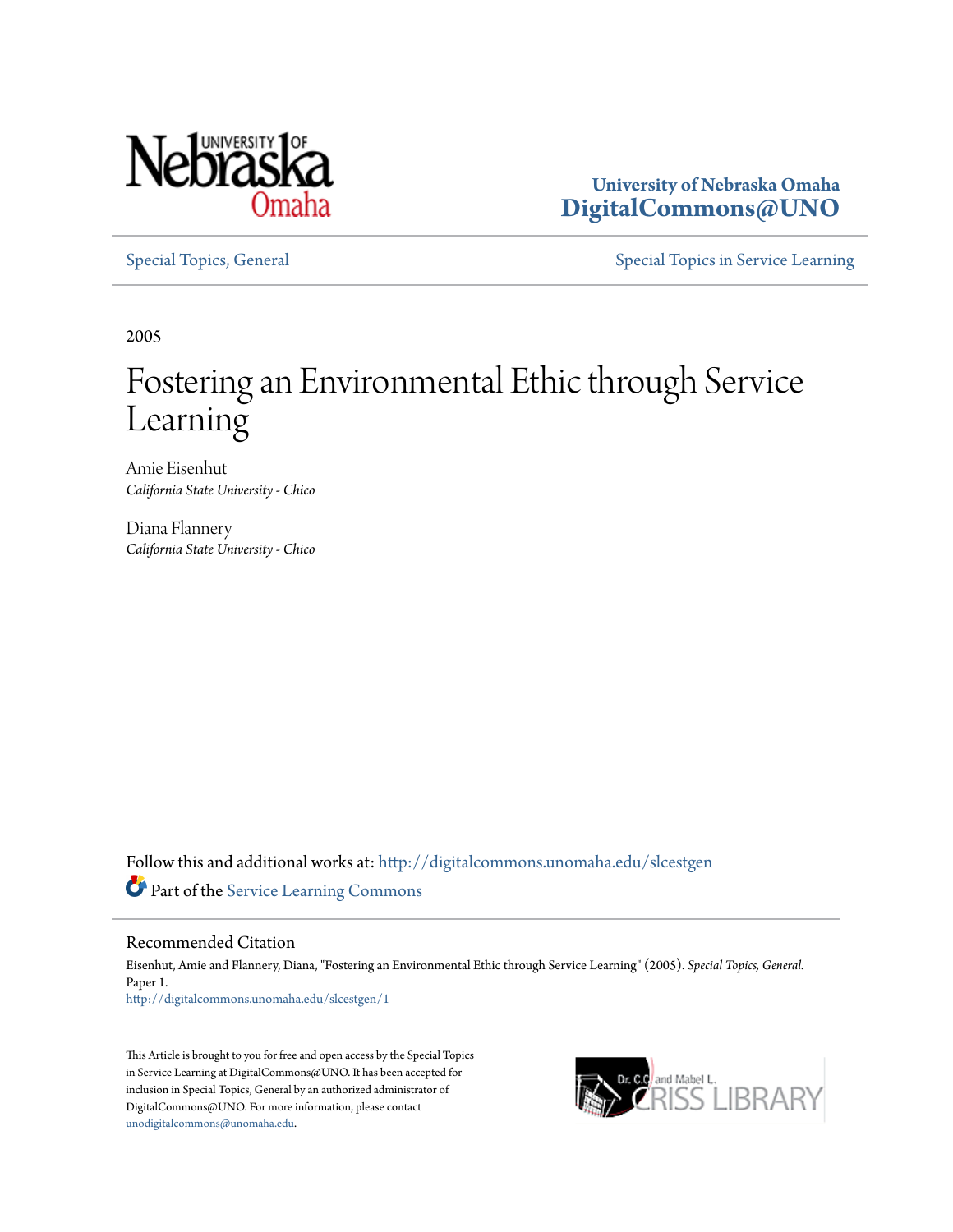# Fostering an Environmental Ethic through Service Learning

## Amie Eisenhut and Diana Flannery

#### *California State University, Chico*

## Abstract

Objective: To explore connections between environmental education, public concern for environmental health, and service learning. Methods: A 20-item survey was administered to same students at the beginning and end of a 15-week Environmental Health course. Qualitative data were collected from reflective papers based on students involved in community based learning. Results: The findings of the study revealed that students grew in their sense of environmental responsibility; significantly increased their "level of concern" for 18 of the 20 environmental variables measured; and viewed community action as empowering. Conclusion: Students' participation in an Environmental Health course and engagement in service learning increased their overall suppoti for a variety of environmental issues.

© 2005 Californian Journal of Health Promotion. All rights reserved. Keywords: Environmental Ethic, Environmental Advocacy, Migrant Farmworkers, Service Learning, Chico

According to the Gallup Poll March 2004 issue, only 35% of Americans polled are seriously concerned about what is happening in the environment today (Harper, 2004). In a national study on college students' environmental attitudes, the researchers found among students at four-year colleges and universities, four out of five are considered non-activists with environmental issues. Among these students, 80 percent are convinced that the environment is deteriorating (Loges & Kidder, 2005). Yet, they would be more likely to participate in environmental activities if they had more information, knowledge or awareness; had more time; or knew it would make a difference.

How can faculty in higher education appeal to the non-activist student? Can environmental activities be promoted in a classroom? How can service learning be used to increase support for environmental protection and health? The purpose of this paper is to explore connections between environmental education, public concern for the environment, and service learning. In the field of environmental health, service learning can be used as a pedagogy with potential for developing an awareness of community needs, a potential for interacting with ethnically diverse groups, and an

opportunity to develop professional skills (Flannery & Ward, 1999).

#### Methods

This paper is based on both quantitative and qualitative data collected from a classroombased study of 38 students enrolled in the Environmental Health class during the spring of 2004 at California State University, Chico. CSU, Chico enrolls approximately 16,000 students who are predominantly young, white, and middle class. This undergraduate course is primarily taken by health science majors and minors, but may also be used for the environmental studies majors and minors.

#### Part I

This first part of the paper is based on a questionnaire administered in an Environmental Health course on the first day of the spring 2004 semester (n=42) and administered again during the last week of class  $(n=32)$  to the same students. This in-class study was designed to determine *level of concern.* associated with goals of the environmental movement. The 20-item questionnaire is based on the 2000 Gallup poll that measured the level of environmental concern of U. S. residents (Greenberg, 2001). Reliability of the instrument was estimated by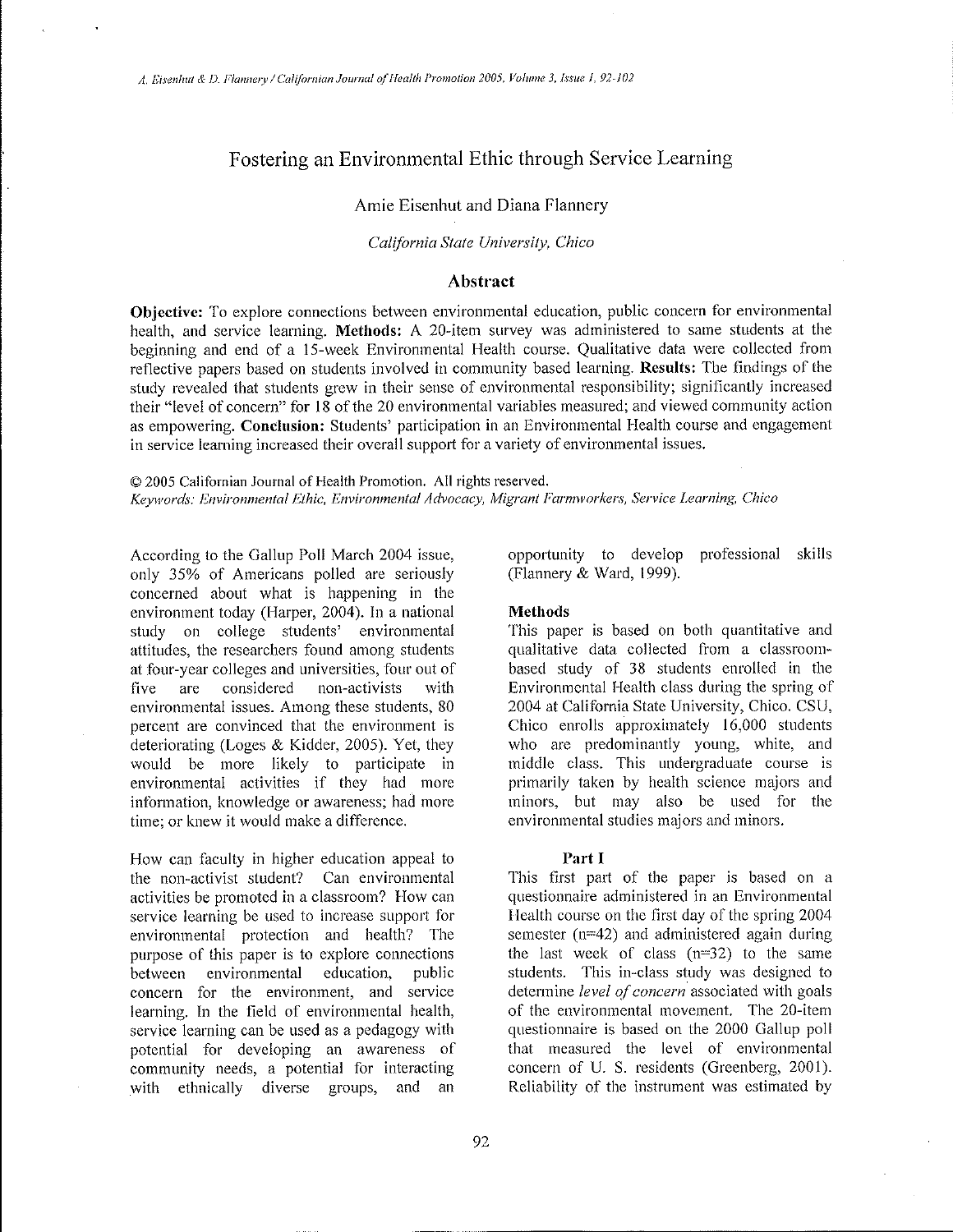the test-retest method in a pilot study of the questionnaire using students who did not participate in the present study. Analysis of stability based on a two-week test-retest period found no statistical difference in mean response indicating that the survey was stable across time. Since the 1970s, more than two dozen polls have been conducted to measure support for environmental protection and to watch the shift in levels of concern over time. The 13 topics covered by the 2000 Gallop poll questionnaire included air pollution, water pollution, the extinction of plant and animal species, global **warming, among other things. The instrument**  was adapted by adding five additional variables which included recycling and waste **management, environmental racism, food quality, pesticides in food, air, and water, and**  migrant farmworker health and safety. Three additional variables measuring level of impotianee regarding community cleanups, recycling, and fanners markets were also added. During the course of this study, a new March 2004 Gallup poll (Carlson, 2004) was released and will be used to compare pre and posttest survey results.

This three-unit undergraduate course at CSU, Chico, was designed for health science majors **and minors and also includes a service**  component as part of the syllabus. A central component of the class is a comprehensive project involving fundraising and outreach for a pesticide safety program serving regional migrant farmworkers (Flannery, Portis, & Adame, 2004). Also as part of the course **requirements, students must also attend an environmental event on campus, participate in a**  community clean up, answer lengthy questions based on 70-item reading packet, and complete a reflective paper based on their experiences in the **course.** 

During the first week of class, the pretest frequency data were presented to the students and compared to public concern and support for environmental health based on a 1989 and 2000 Gallup poll (Greenberg, 2001). During the last week of a 15-week course, the posttest was administered and compared to the pretest. Students openly discussed their growing concern

regarding environmental health. Independent **samples t-tests were used to compare "pretest" versus "posttest" responses to 11How concerned**  are you about the following?" to 17 dependent variables such as pollution of drinking water and food quality and safety. Independent samples t**tests were used to compare "pretest" versus**  "posttest" responses to "How important do you feel it is for community action/involvement in the following areas?" to three dependent variables including community cleanups. including community recycling, and farmers markets.

## **Part II**

The second part of this paper is based on findings from data gathered from the same 38 students in the spring 2004 section of Environmental Health. The data include reflective papers that were analyzed using **content analysis. The analysis is based on**  Riessman's inquiry-based approach to qualitative data analysis. This technique involved a series of questions applied to the data **as a means of narrative analysis. The authors**  reviewed over 60 pages of data to come up with the themes. In our analysis of the reflective papers, we asked: How did their participation in the migrant farmworker project and the community clean-up help make them better **advocates and citizens? How have the**  community service projects helped students learn more about environmental health in their local community? How have students become more aware of the health issues of migrant **farmworkers? How have the class readings, discussions, and service projects enhanced students' overall environmental awareness or**  activism? What have they learned about themselves as a result of this course and service projects? These questions defined the subthemes and we organized the data from 30 quotes selected. Further analysis and data reduction of these themes resulted in three general themes that are discussed in the results section.

# **Results**

# **Part I**

The data collected from the 20-item questionnaire yielded Figures 1, 2, and 3. Figure I is shown in descending order according to the pretest results comparing the pretest, posttest,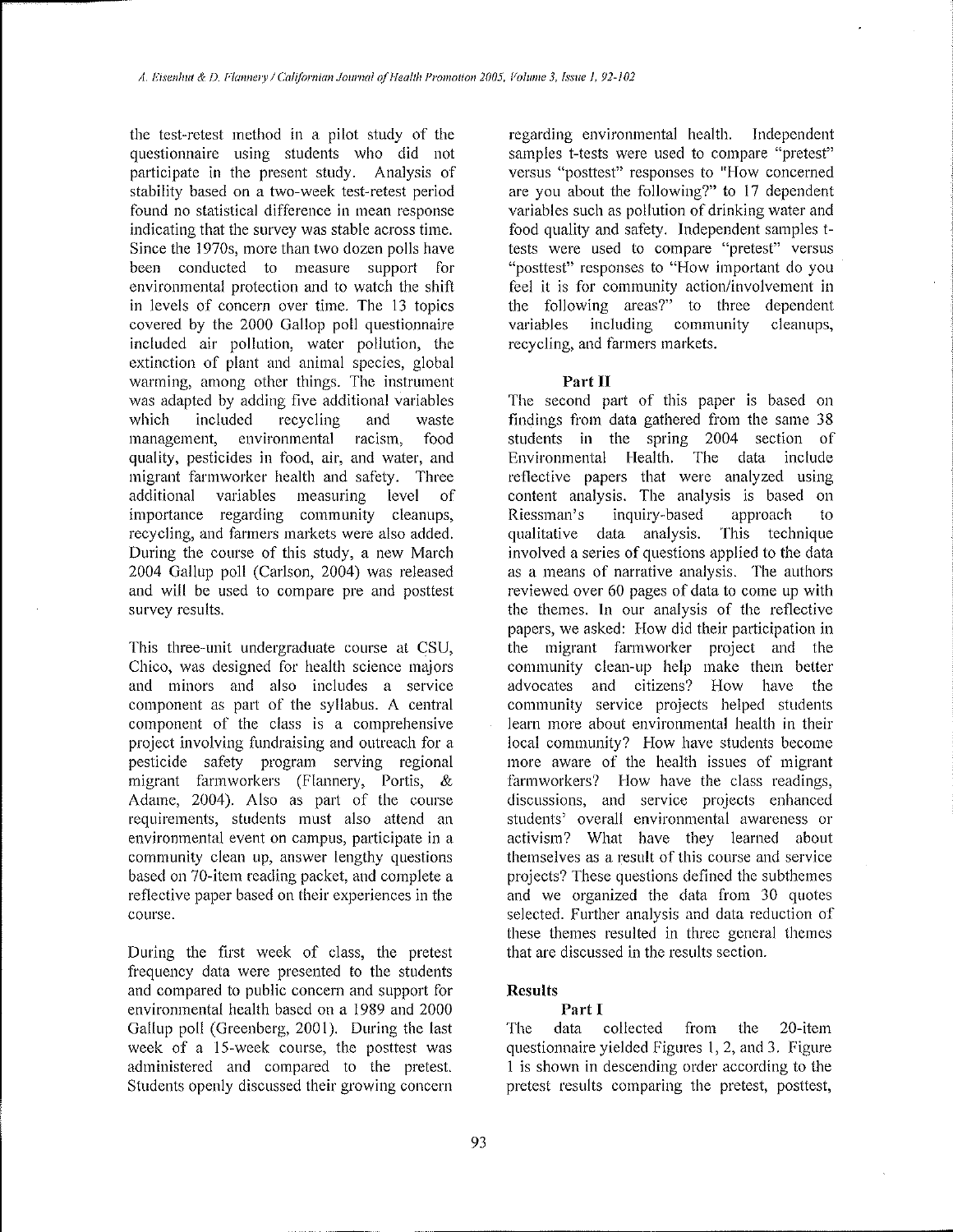and Gallup poll percent responses to selected questionnaire items. The pretest revealed "pollution of drinking water" received the highest percentage of "great deal of concern" responses prior to the onset of classroom instruction. At that same time, "greenhouse effect or global warming" had the smallest percentage of responses. Surprisingly enough, these responses were representative of the Gallop poll findings; however, the overall percent of "great deal of concern" responses to the pretest exceeded in the number of "great deal of concern" Gallup poll responses for all questions. When comparing the posttest to the pretest, all questions showed a dramatic percent increase in "great deal of concern" answers with "pollution of rivers, lakes, and reservoirs" and "air pollution" categories at the highest percentage of 97. The lowest percent of "great deal of concern" was 84% was in response to "loss of tropical rainforest."



figure 1 Percent Saying "A Great Deal of Concern"

figure 2 shows those questions that were not asked by the Gallup poll in 2004, but were added to the student questionnaire based on the Gallup April 2000 poll and the researchers' interests. When placed in descending order by the pretest, it is apparent that "food quality and safety" had the highest percentage of "great deal of concern" answers, while "migrant fannworker health and safety" and "contamination of soil and water by radioactivity" both had the least percentage.

When comparing the posttest to the pretest, all questions showed a dramatic percent increase in ~'great deal of concern" answers with "pesticides in food, air, and water" at the highest percentage of 100, followed by "food quality and safety," loss of natural habitat," and "environmental racism" categories at a percentage of 97. The lowest percent of "great deal of concern" was 81% in response to "contamination of soil and water by "radioactivity.''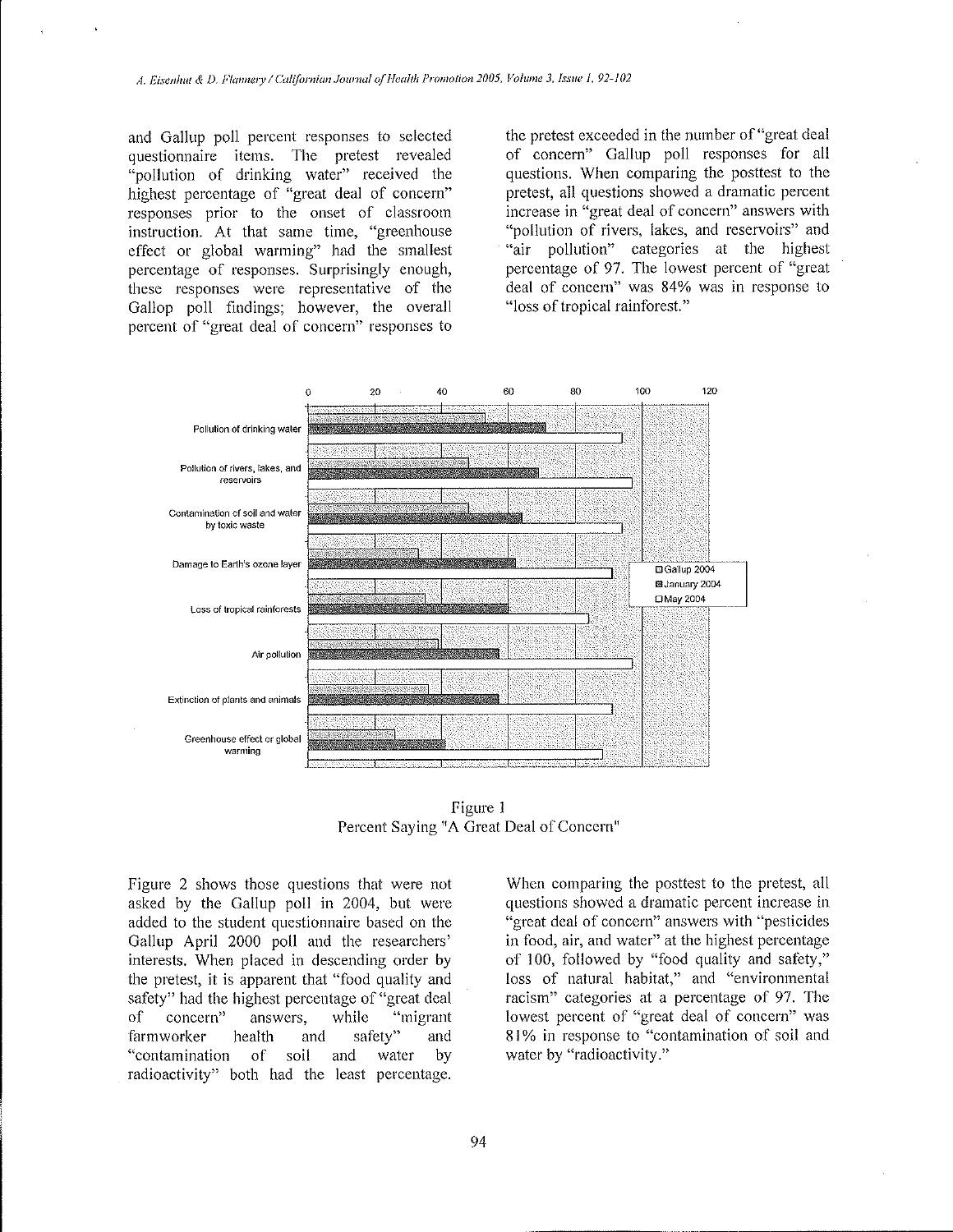

Percent Saying "A Great Deal of Concern"

Figure 2 Percent Saying "A Great Deal of Concern"

Figure 3 highlights the responses to the second part of the questionnaire which asked "How important do you feel it is for community action/involvement in the following areas?" Gallup data was not collected on these questions. The data was again organized in descending order by the pretest percentages or respondents reporting "very important." In January, "recycling" received the highest percentage, followed by "community cleanups" which was further followed by "farmers market." When the same questions were asked in May, there was a marked increased in "very important" responses across the board with "community cleanups receiving 100% "very important" responses. This may be attributed to the fact that the class was required to participate in a cleanup during that semester.



Figure 3 Percent Feel Community Involvement is Very Important in the Following Areas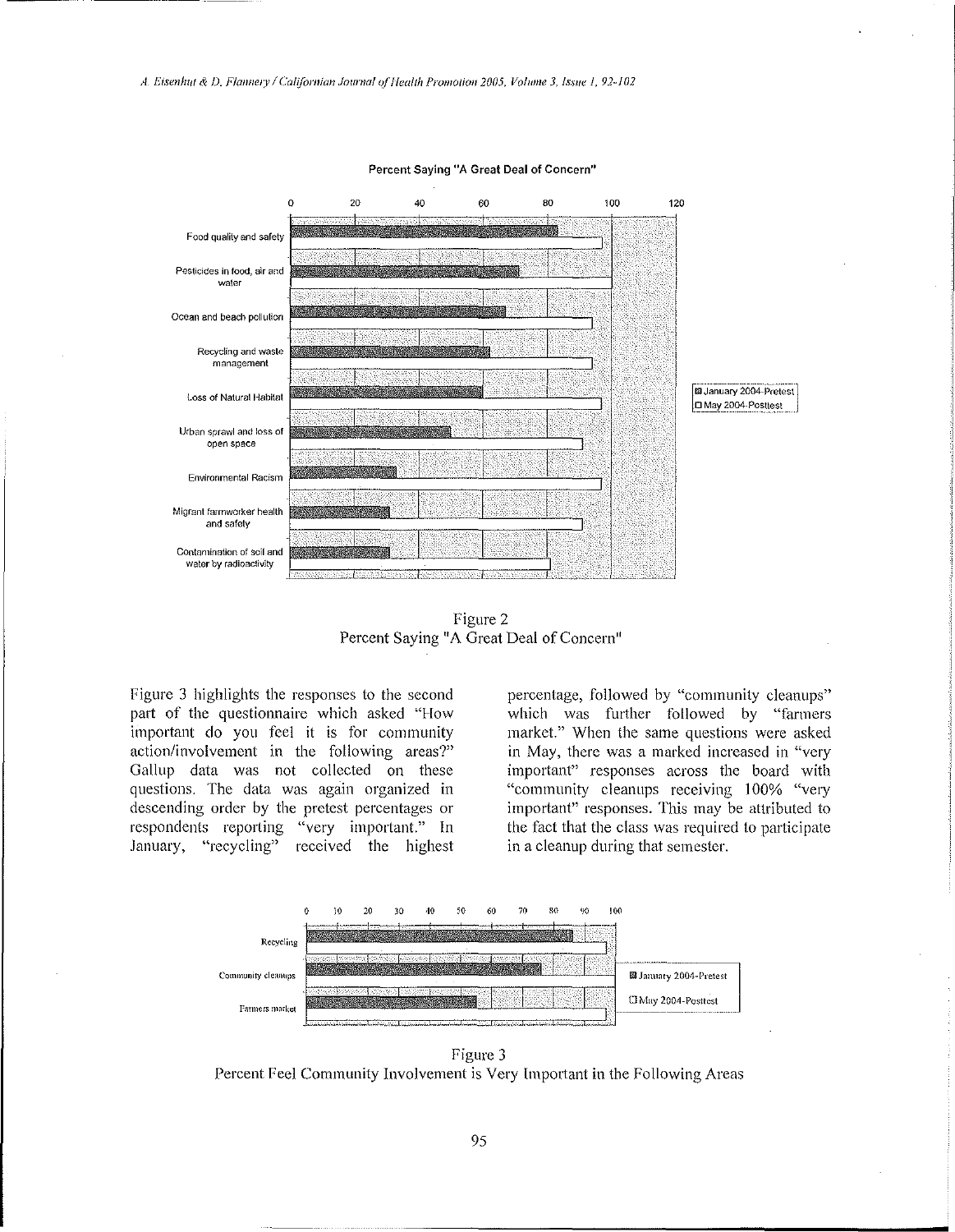### Table 1

Independent Samples T-Test. Changes in Levels of Environmental Concern\* from January 2004 to May 2004 Placed in Descending Order According to the Percent of "Great Deal of Concern" Responses.

|                                                  | January-04          | May-04              |            |           |
|--------------------------------------------------|---------------------|---------------------|------------|-----------|
|                                                  | Mean $\pm$ SD (N)   | Mean $\pm$ SD (N)   | Levine's F | $p$ value |
| Food quality and safety                          | $2.81 \pm .45(42)$  | $2.9 \pm .18(32)$   | 16.941     | 0.065     |
| Great deal of concern                            | 83%                 | 97%                 |            |           |
| Pollution of drinking water                      | $2.71 \pm .46$ (42) | $2.94 \pm .25(32)$  | 36.784     | 0.015     |
| Great deal of concern                            | 71%                 | 94%                 |            |           |
| Pesticides in food, air and water                | $2.69 \pm .52(42)$  | $3.00 \pm .00(32)$  | 92.491     | 0.001     |
| Great deal of concern                            | 71%                 | 100%                |            |           |
| Pollution of rivers, lakes, and reservoirs       | $2.69 \pm .47(42)$  | $2.97 \pm .18$ (32) | 81.716     | 0.002     |
| Great deal of concern                            | 69%                 | 97%                 |            |           |
| Ocean and beach pollution                        | $2.70 \pm .46(40)$  | $2.94 \pm .25(32)$  | 41.053     | 0.011     |
| Great deal of concern                            | 67%                 | 94%                 |            |           |
| Contamination of soil and water by toxic waste   | $2.64 \pm .48(42)$  | $2.93 \pm .24(32)$  | 68.811     | 0.002     |
| Great deal of concern                            | 64%                 | 94%                 |            |           |
| Damage to Earth's ozone layer                    | $2.59 \pm .59(41)$  | $2.91 \pm .30(32)$  | 36.683     | 0.006     |
| Great deal of concern                            | 62%                 | 91%                 |            |           |
| Recycling and waste management                   | $2.63 \pm .49(41)$  | $2.94 \pm .25(32)$  | 72.393     | 0.002     |
| Great deal of concern                            | 62%                 | 94%                 |            |           |
| Loss of Natural Habitat                          | $2.55 \pm .59(42)$  | $3.00 \pm .00(31)$  | 165.195    | 0.000     |
| Great deal of concern                            | 60%                 | 97%                 |            |           |
| Loss of tropical rainforests                     | $2.55 + .59(42)$    | $2.84 \pm .37(32)$  | 23.428     | 0.015     |
| Great deal of concern                            | 60%                 | 84%                 |            |           |
| Air pollution                                    | $2.57 \pm .50(42)$  | $3.00 \pm .00(31)$  | 1447.233   | 0.000     |
| Great deal of concern                            | 57%                 | 97%                 |            |           |
| Extinction of plants and animals                 | $2.52 \pm .59(42)$  | $2.91 \pm .30(32)$  | 47.812     | 0.001     |
| Great deal of concern                            | 57%                 | 91%                 |            |           |
| Urban sprawl and loss of open space              | $2.45 \pm .59(42)$  | $2.91 \pm .29(32)$  | 51.756     | 0.000     |
| Great deal of concern                            | 50%                 | 91%                 |            |           |
| Greenhouse effect or global warming              | $2.35 \pm .58$ (42) | $2.90 \pm .30(31)$  | 37.524     | 0.000     |
| Great deal of concern                            | 41%                 | 88%                 |            |           |
| <b>Environmental Racism</b>                      | $2.25 \pm .63(40)$  | $2.97 \pm .18(32)$  | 50.399     | 0.000     |
| Great deal of concern                            | 33%                 | 97%                 |            |           |
| Contamination of soil and water by radioactivity | $2.20 \pm .64(41)$  | $2.84 \pm .37(31)$  | 9.254      | 0.000     |
| Great deal of concern                            | 31%                 | 81%                 |            |           |
| Migrant farmworker health and safety             | $2.29 \pm .51(41)$  | $2.91 \pm .30(32)$  | 24.557     | 0.000     |
| Great deal of concern                            | 31%                 | 91%                 |            |           |

Tables 1 and 2 show the results from independent-sample t-tests used to compare pretest and posttest responses to "How concerned are you about the following?" to 17 dependent variables and to compare "pretest"

versus "posttest" responses to "How important  $d\sigma$ you feel it is for community action/involvement in the following areas?" to 3 dependent variables. For all variables in Table 1, except for food quality, there was a significant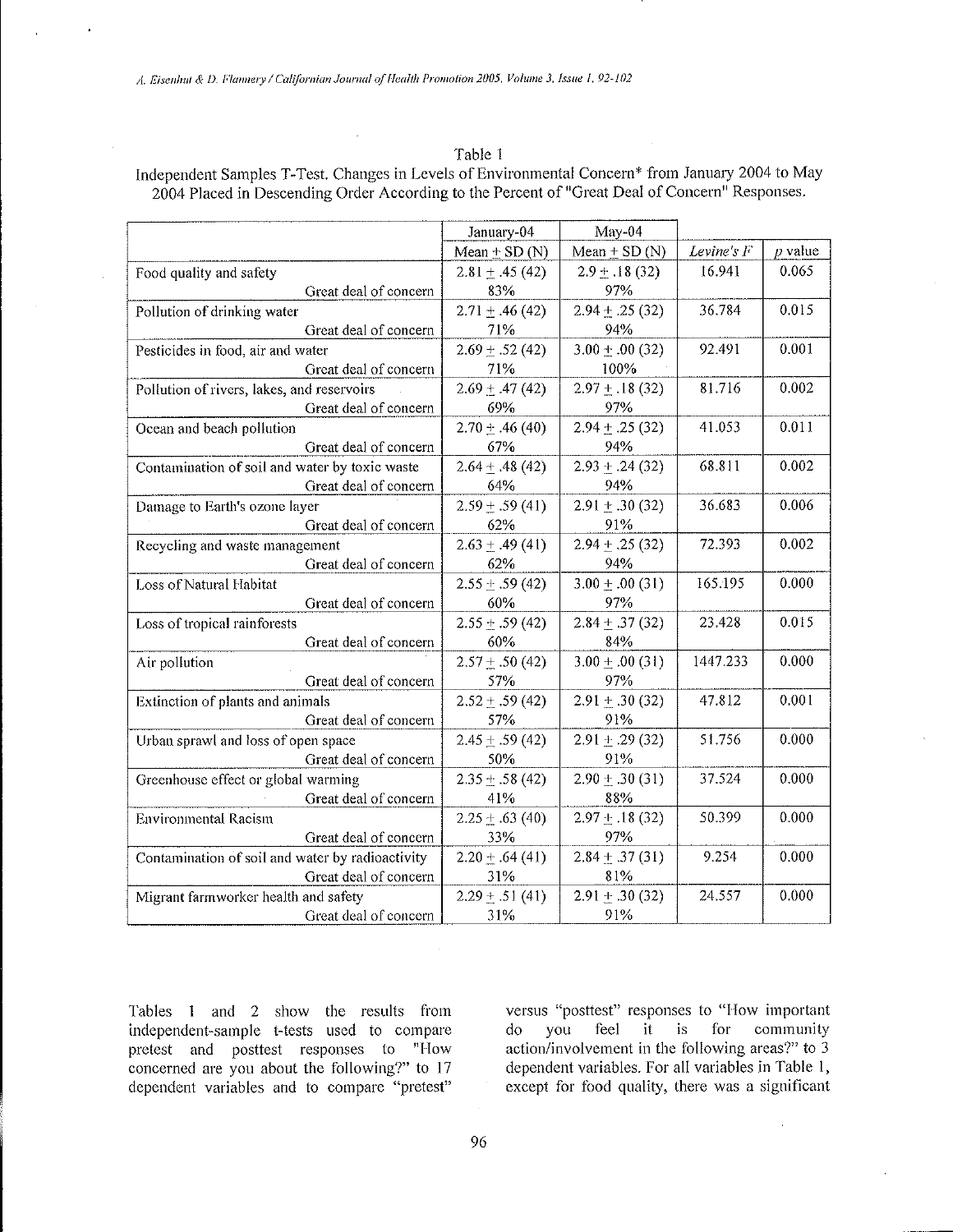increase in "level of concern" between the two testing periods. In Table 2, a significant increase in "level of importance" was found for community cleanups from the pretest  $(M = 2.76)$ 

to the posttest  $(M = 3.00)$  and for farmers market from the pretest ( $M = 2.50$ ) to the posttest ( $M =$  $2.97$ ).

# Table 2

Independent Samples T-Test. Changes in Levels of Community Involvement Importance\* from January 2004 to May 2004 Placed in Descending Order According to the Percent of "Very Important" Responses.

|                    |                | January-04         | $M$ ay-04           |            |                |
|--------------------|----------------|--------------------|---------------------|------------|----------------|
|                    |                | $Mean + SD(N)$     | Mean $\pm$ SD (N)   | Levine's F | <i>p</i> value |
| Recycling          |                | $2.86 + .35(42)$   | $2.97 \pm .18(32)$  | 12.788     | 0.107          |
|                    | Very important | 86%                | 97%                 |            |                |
| Community cleanups |                | $2.76 + .43(42)$   | $3.00 \pm .00(32)$  | 82.341     | 0.003          |
|                    | Very important | 76%                | 100%                |            |                |
| Farmers market     |                | $2.50 \pm .59(42)$ | $2.97 \pm .18$ (32) | 112.558    | 0.000          |
|                    | Very important | 55%                | 97%                 |            |                |

# Part II

The qualitative data based on the reflective papers yielded three major themes related to heightened concern about environmental health: 1) the development of an environmental ethic (a deepening sense of environmental responsibility), 2) increased concern regarding migrant farmworker health and pesticide safety. and 3) the role of service learning as an empowering pedagogy.

## Development of an Environmental Ethic

The goal of environmental education programs is to lead students to become effective environmental stewards (The National American Association for Environmental Education, 2001). Students' reflections based on their experience in a 15-week Environmental Health course demonstrated an active environmental ethic and commitment to improving local and global health. Megan expressed this in her evaluation of the course:

"My views have definitely changed for the better and I am now more aware, educated, and eager to take a stand on environmental issues in order to make a change. I have grown in my understanding about

environmental topics, I am more interested in participating in projects, and I am more aware of opportunities to help the environment both locally and globally."

Students often feel overwhelmed with their new found environmental awareness and how many problems exist. Opportunities in the course for community service provide students an outlet to direct many of their frustrations. Lisa writes:

"You feel like there is so much wrong and you don't know what to do. When you actually get out there and do something about it, then you feel like you are really advocating change. I have realized how important my environment is to me and how much I am willing to do to protect it."

Another student Amber was motivated to make individual changes and described a personal sense of responsibility even though she too was overwhelmed by magnitude of environmental problems:

"I have found myself making a conscious effort to change the way I live my life. Though at times I felt that there was no chance at making a positive change, I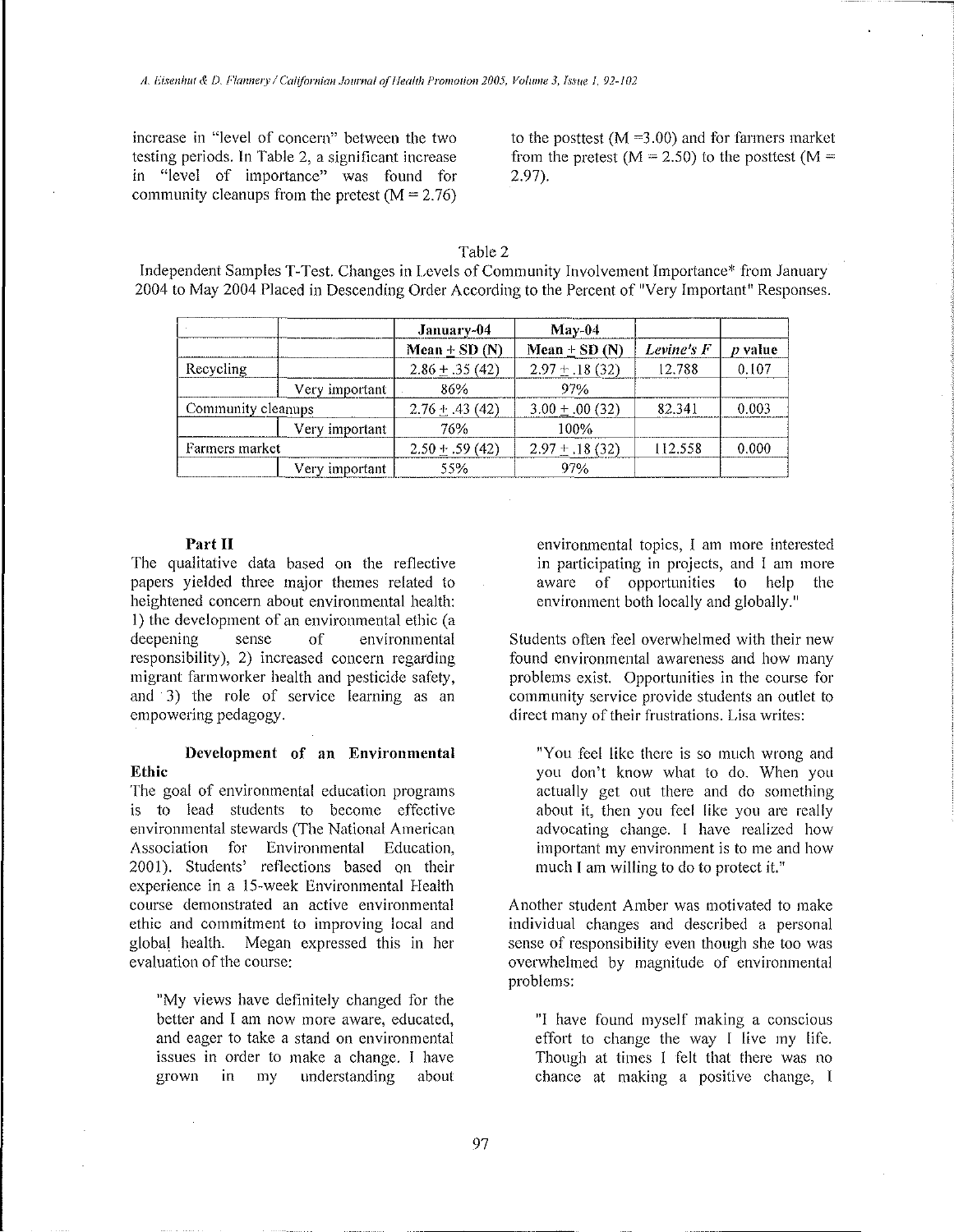realized that if I don't try, then I'm not doing my part."

For several students, the service experience and the course readings opened their eyes to not only the environmental health risks to themselves but to the larger local and global communities: Lindsey stated:

"Overall, this class has made me break from my sheltered world and take a look outside **and see what's really going on. <sup>u</sup>**

Chronic environmental problems such as global **warming, water quality, population pressures,**  and violence can lead to catastrophic public health problems. Many students find themselves compelled to share their new information and experiences with friends and family and seek **greater participation in environmental**  protection. Hailey shares:

"I have to admit, before this class, I had little concern for the destruction of the environment. Now I talk about things affecting our environment all the time to everyone. Spreading the awareness is half the battle. Evoking the passion in people is what moves the world around."

Most of the students felt they were better able to make informed decisions and take action **regarding a variety of environmental issues. For**  example, Julie describes her motivation:

"1 have learned so much about myself as a result of this course and the service projects ... l am motivated to change my ways and help others change to help our environment."

Kcllic was also motivated to translate personal knowledge in action:

"All the information l have learned this semester has not only given me a better understanding of environmental health, but it has given me a better understanding of myself. I have been able to see ways I want to change my lifestyle, and 1 have begun to **take action to make these changes.''** 

By becoming informed citizens, a growing selfrespect develops. Lindsey explains:

**"I'm a better person because of this class.**  I'm more eco-friendly and find myself spreading the word on what I learn in class to my family, friends, and especially my roommates. I find myself paying more attention to things that I didn't before."

Throughout the course, students discuss ways to become environmental stewards and the impact of consumption is often addressed. Sara grew in<br>her understanding of lightening her her understanding of lightening her environmental footprint:

"I have just learned so much about myself, and my 'list of important things' is very different than it has ever been before."

Fostering an environmental ethic serves to awaken an enthusiasm in students and strengthens their commitment to protecting public health and the environment.

### **Concern for Migrant Farmworker Health and Safety**

CSU, Chico is located in an agricultural region in the central valley of northern California. Om **surrounding towns and counties are temporary**  homes to thousands of migrant farmworkers. Interestingly, only 31 percent of the students **expressed "a great deal of concern" for migrant**  farmworker health and safety at the beginning of the semester (see Table 1). Sean, an Environmental Studies major owned up to his lack of knowledge regarding migrant farmworkers:

**"Learning about and experiencing migrant**  farmworkers has opened my eyes. I remember looking at the survey at the beginning of the semester and laughing in my head about the migrant farmworker question. I probably put not concerned because **l** didn't know about any of the issues surrounding them. Coming into this class as an Environmental Studies major, l was already informed in many **environmental issues. However, I didn't**  know anything regarding farm workers."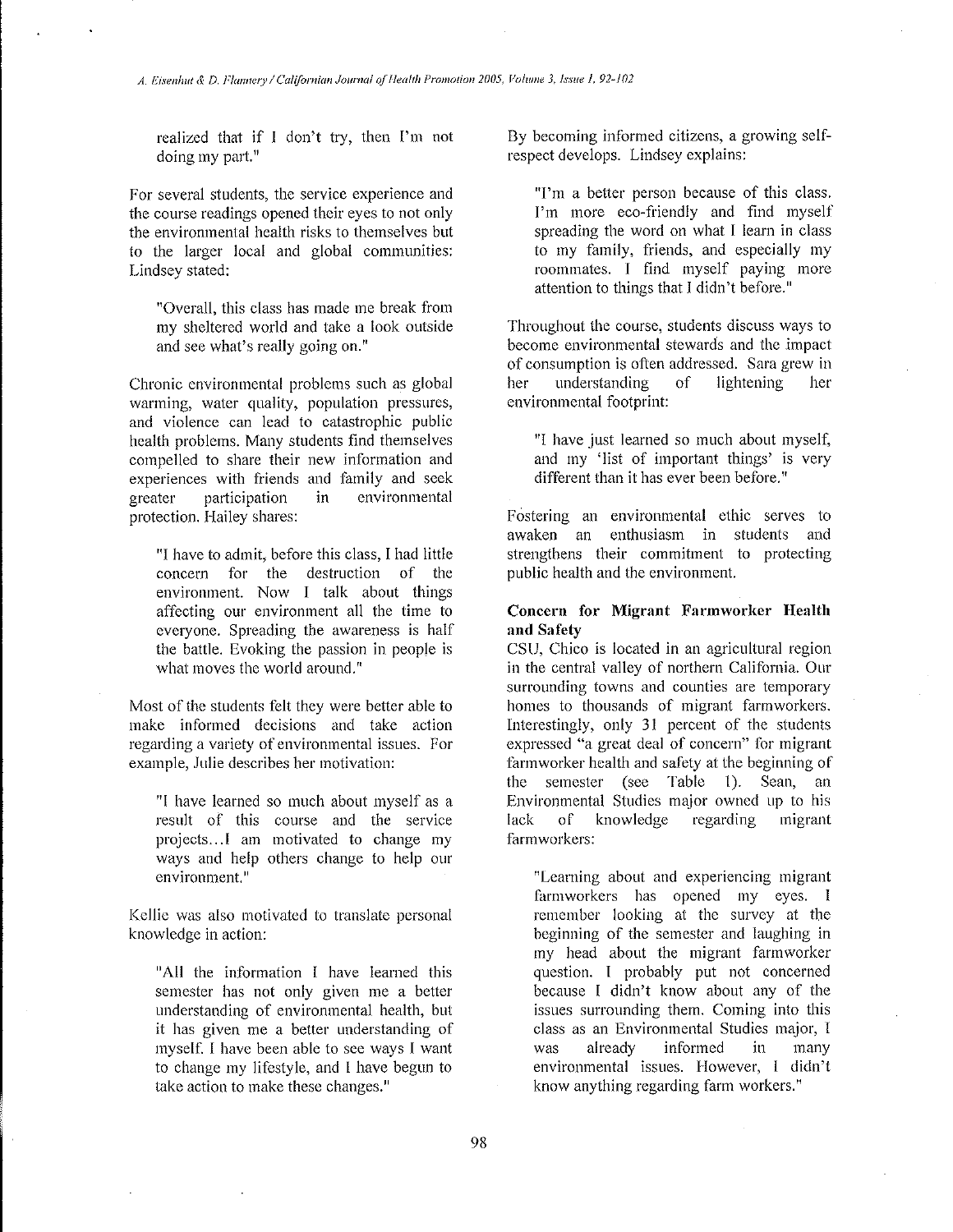Participation in a pesticide safety project serving migrant farmworkers has helped students increase their "level of concern" for them. By the end of the semester, 91 percent of the students expressed "a great deal of concern' for migrant farm worker health and safety (see Table I). Lisa was inspired to get involved and advocate for pesticide safety:

"I feel like my participation in the migrant farmworker project really helped me learn so much more about the needs of our migrant fannworkers; more than I had ever known about. l didn't realize how important pesticide awareness really is, and I never really thought about how much at risk our farmworkers are. Once I understood the issue, I really started to advocate to everyone l know about pesticide safety, and **how we can get involved."** 

**"Level of concern" for pesticides in food, air,**  and water increased from  $71$  to  $100$  percent during the 15-week study period. According to Courtney:

"The migrant fannworker project was a key point in this course for me... I am truly distressed that these people have high exposure to such toxic chemicals everyday without sufficient health care."

This service project moved students beyond their campus walls and gave students exposure to people who are different from themselves. Service learning is a way to provide students with academic experiences that allow them to make the necessary links between multiple worlds. These links are especially important on a predominantly white campus. Kelly shares:

"After seeing the young children at the farmworker visit, I am more concerned with pesticide safety than before. The class readings provided me with the knowledge to understand why this is so detrimental, but actually seeing the children's faces made me realize how important it is for the fannworkers to be educated about pesticide safety."

Joanna also expressed the **connection of**  academic study into practice and found the service project meaningful:

"Having the opportunity to actually work with the farm workers has put the meaning of the project into perspective for me."

Lindsay's experience in the farmworker community helped her move beyond the campus walls:

"Before this class **l** knew nothing about the migrant fannworkers. Truthfully I never really gave it a thought. A new world has been opened to me, one that I didn't know anything about."

Service learning helps students move out of the comfort zones and helps them to take personal risks. Julie reflects:

"I have never participated in any environmental cause before this class. Our Migrant Farmworker Pesticide Action Project was something I probably never would have known about if I were not in this **class."** 

Agricultural work is grueling employment for children and adults in the United States. It is also the least protected and the poorest paid. Farm workers are regularly exposed to pesticides  $$ while mixing or applying pesticides; during **planting, weeding, thinning, irrigating, pruning, and harvesting crops; living in or ncar treated**  fields; or eating pesticide-contaminated food. As **a result, farm workers face greater risk of**  exposure to hazardous pesticides than any other sector of society. There were over 4,000 cases of farmworker pesticide poisoning reported in California from 1991-1996 (Reeves, Kalten, and Guzman, 2002). Fannworkers continue to face unacceptable risks of exposure to dangerous pesticides.

Through our outreach, hundreds of families gained access to more resources by receiving pesticide safety supplies and skills on how to reduce their pesticide risk. Community members felt cared about by the nearby university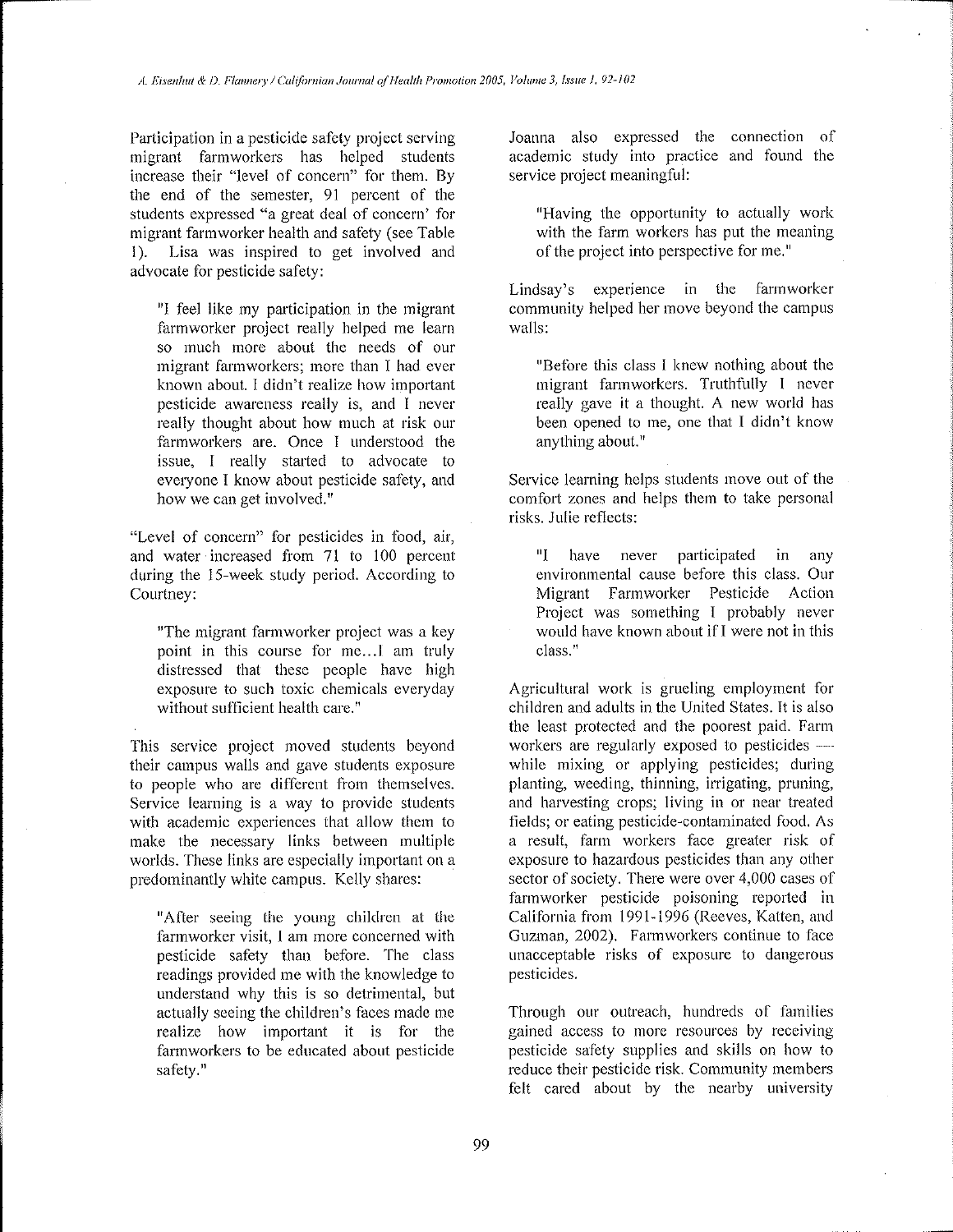students and enjoyed a new learning experience. Students enrolled in this environmental health **course gained experience in community**  outreach, fundraising, and cultural competence. Students boosted self-confidence and strengthened their commitment to environmental health for all. These findings illustrate that the course Environmental Health and the service projects expose students to people and opportunities that would have otherwise **remained invisible.** 

## **Community Action as Empowering**

**For some students, service learning merges**  personal goals, professional aspirations, and higher education. Hailey explains:

"I leave this course refreshed and encouraged that I can make a difference and that it is worth pursuing my current goals and dreams.<sup>"</sup>

Helping students apply classroom learning to community settings is often a foundation for future service. Barbara explains:

"Both experiences [community clean up and migrant farmworker safety outreach] were wonderful to participate in and I'm glad I did because it has intluenced me to continue helping others as well as our environment in the future.<sup>"</sup>

#### **Tina agrees:**

"Because I enjoyed doing the community service that I was required to do in this class, 1 will probably continue to participate in **community activities in the future, even**  though it is not required."

It is hard to avoid feeling a sense of doom about the magnitude of environmental problems in our world and current political climate. Service learning is an empowering pedagogy that helps us fight our despair and anger. Alisha retlccts:

"I realized that instead of feeling hopeless and small that there are ways that I can help **improve environmental awareness. The**  service projects allowed me to see the reality

of what I had learned about. The service projects inspired me to do more and gave me assurance that I can help in some way."

Angela realized there is so much to do and that every community has environmental problems that need active community members:

"The service learning was probably the most valuable part of the semester. These events taught me that there are environmental opportunities in which to get involved **within any community.''** 

People who live near the campus and in the Chico community often speak of a great deal of community pride. Sadie retlected on her community involvement and growing sense of place:

"These events made me realize that working toward a goal for your community helps to develop more pride in your sense of place."

When studying environmental issues, most feel an overwhelming sense of urgency and need for change. Service learning in this course helped Kristen recognize the need for more personal **action:** 

**uThis class made me realize that environmental actions are an ongoing process. You can't just be active once, if you**  want to make a difference you need to keep **being involved.** I have become more aware of the things I can do."

Students engaged in service learning in this course built bridges between their campus, community and region. The course experiences helped them contribute to their community in meaningful ways. Effective service learning is academically relevant to the student while meeting the needs of a particular community group. In this example, students studied migrant farmworker safety and health and participated in a pesticide safety program as well as a community cleanup.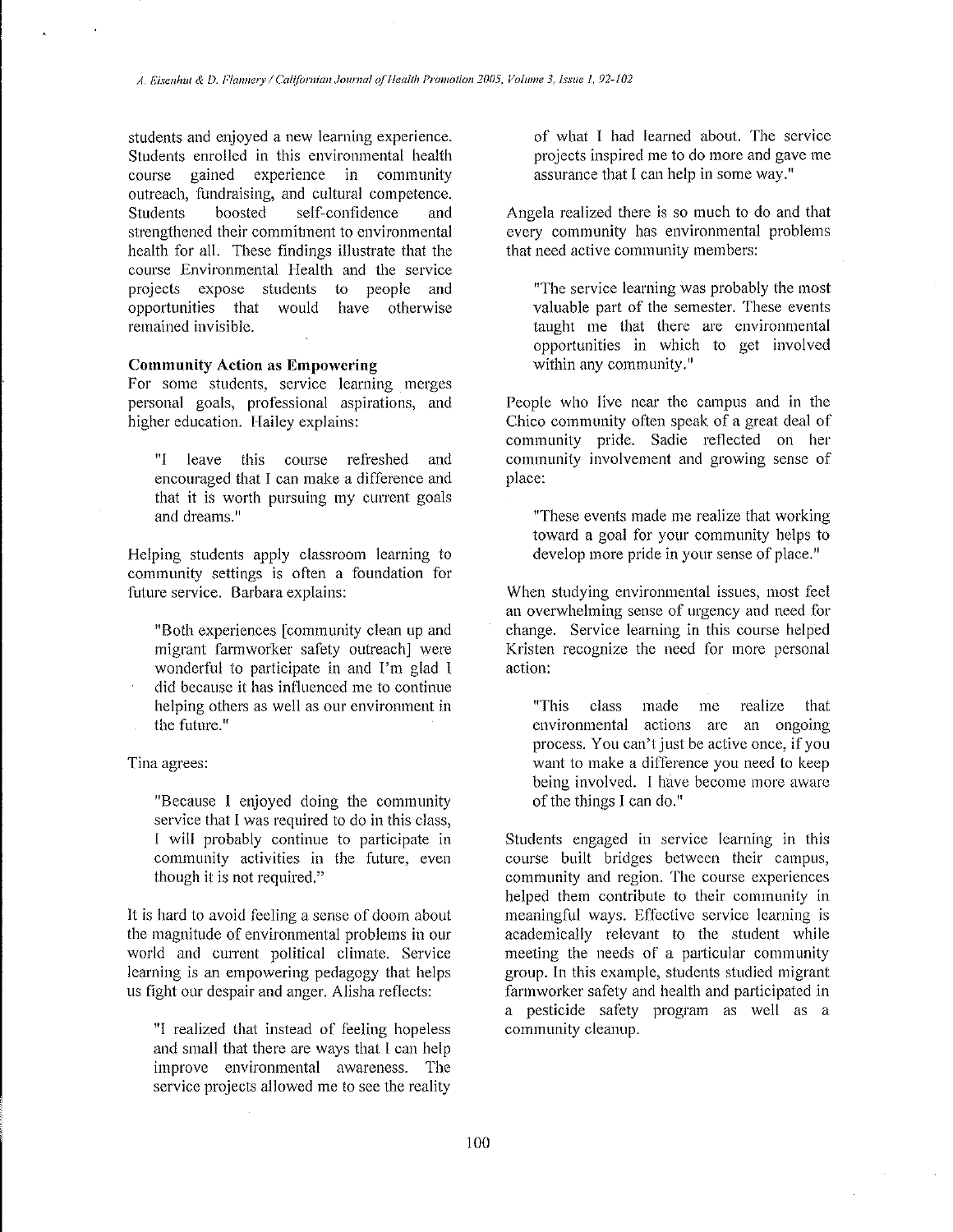## **Discussion**

Environmental education aims to develop an environmentally literate citizenry that can compete in our global economy; has the skills, knowledge, and inclinations to make wellinformed choices; and exercises the rights and responsibilities of members of the community (National Project for Excellence in Environmental Education, 1993). Environmental- based education helps students to feel more confident, to feel part of their **community, and to think. Moreover, students**  who participate in environmental education learn better, arc better citizens at school, and transfer their learning to new situations better. The ultimate goal is to give students a better chance to become the best citizens possible (Education and the Environment/ Strategic Initiatives for Enhancing Education in California, 2002).

These findings make clear that students participating in an Environmental Health course that provided opportunities for service learning helped meet the goals of environmental education. In this example, students grew in their sense of environmental responsibility, increased their concern for a group of people that remain largely invisible to most people in the United States, and were empowered to act on **their environmental citizenship. Based on survey**  data, some of the greatest increases in "level of **concern" were among environmental issues where students were engaged in service learning. For example, percent ratings in "a great deal of**  concern" from the beginning of the semester to the end of the semester regarding environmental racism changed from 33 percent to 97 percent; pesticides in food, air, and water changed from 71 percent to 100 percent; and migrant farmworker health and safety changed in value from 31 percent to 91 percent. All of the students (100 percent) by the end of the semester felt community cleanups were very important.

An environmental health course that provides students with opportunities to foster an environmental ethic, participate in service learning and gain cross-cultural skills attempts to operationalize the late Ernest Boyer's model for the New American College (1994). These objectives combined not only meet the goals of environmental education but the mission of higher education as a whole. Based on his model for higher education, faculty and students are engaged in pursuing scholarly work that addresses the most pressing problems of society, devoted to the advancement of the local community or region, and engaged in **experiential learning and co- curricular activities**  that take abstract ideas and anchors them in reallife problems. Moreover, Boyer advocated the importance of the scholarship of application for the health of our communities and nation (Boyer, 1990).

While the benefits of student participation in environmental advocacy are quite clear, there is still a lack environmental activism in Universities today. In a resent essay, Shellenberger and Nordhaus (2004) argue even though many US citizens are concerned about **the environment, they are not concerned enough**  to take action in environmental issues. So how do we encourage students to get involved? Shellenberger and Nordhaus (2004) suggest we **need to connect environmentalism to larger movements for economic and social justice, we**  also need to address the issues that divide us: race, class, and power. Ultimately, leaders and educators need to rethink their strategy in order to be fully equipped to deal with the myriad of environmental problems which are quickly **approaching. Campuses around the nation are**  including environmental literacy in their **curriculum and some colleges have included a**  Graduation Pledge of Social and Environmental Responsibility (see the web site address: (http://www.codex.uu.se/texts/humboldt.html). This study demonstrates that when students put theory into action, their concern and commitment for the environment grows.